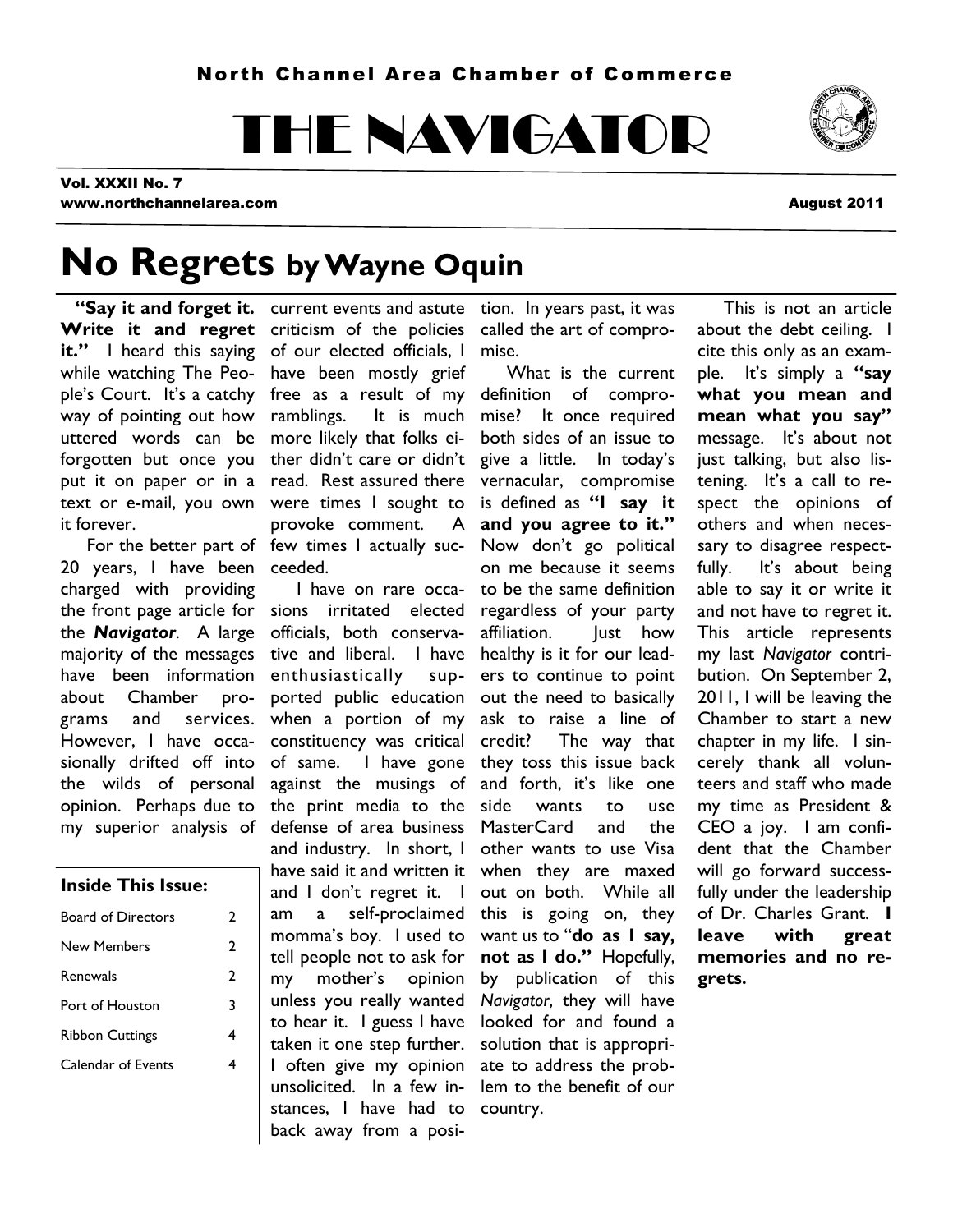### **2011 Board of Directors**

**Matt Davis – Chairman, CommunityBank of Texas** 

**Dr. Vickey Giles– Chair-elect, Sheldon ISD** 

**Wilfred Broussard Jr.—1st Vice Chair, Broussard's Real Estate** 

**Shalonda Dawkins – Secretary, United Community Credit Union** 

**Bill Chote – Treasurer, CommunityBank of Texas** 

**Kim Marak— Immediate Past Chair, Arkema, Inc.** 

Bob Bartel, Individual Don Bobo, CenterPoint Energy Marlene Clowers, Congressman Gene Green Dr. Shirley Ellisor, Holy Trinity Episcopal School Mike Fortner, Fortner Financial Ramon Garza, Farmers Insurance Johnny Gonzalez, Houston Community Newspapers Kimberly Gonzalez, Platinum Copiers Dr. Charles Grant, Harris Co. Pct. 2 Dr. Allatia Harris, San Jacinto College N. June Harris, Halo Branded Solutions Dean Hofmann, LyondellBasell David Hopkins, Galena Park ISD Carrie Hulsey, Texas Bay Area Credit Union Dale Jones, Sterling Wood Church Erika Koehler, Wendel D. Ley Y Terry Loving, Advantage Howard Glendale Edward Miller, Edward Miller Appraisal Svs. Greg Ollis, Channelview ISD Larry Pfeifer, Sheldon ISD Mike Roussos, East Houston Reg. Medical Center Brian Wilhelm, State Farm Insurance Jay Woodall, East Houston Reg. Med. Center

#### **Staff**

**Wayne Oquin, President & CEO wayneoq@flash.net** 

**Margie Buentello, Membership Assistant margielb@flash.net** 

**North Channel Area Chamber of Commerce, P.O. Box 9759, Houston, Texas, 77213, (713) 450-3600** 

## **NEW MEMBERS**

Mike Rockwood Sheldon ISD 11411 C.E. King Parkway Houston, TX 77044 (281)727-2007 Individuals

Treats From Scratch, Cupcakes & More 14705 Woodforest Boulevard, Suite 105 Houston, TX 77015 (832)220-3531 Justin Frazier

# **Still caring...by renewing their membership**

**A special thank you to the following members who have shown their dedicated support of the Chamber and the community by renewing their membership investment.** 

#### **6-31 Years**

| Don's Auto Service                | 24 years |
|-----------------------------------|----------|
| Galena Park Motors                | 24 years |
| Constable Gary Freeman            | 22 years |
| Harris County FWSD #47            | 16 years |
| South Lake Houston E.M.S.         | 16 years |
| CommunityBank of Texas            | 10 years |
| Wal-Mart Supercenter              | 9 years  |
| John Keating Chevrolet            | 9 years  |
| Sylvia Garcia                     | 8 years  |
| 1-5 Years                         |          |
|                                   |          |
| Atlas Truck Sales                 | 5 years  |
| Courtesy Roofing & Services, Inc. | 5 years  |
| Holy Trinity Episcopal School     | 4 years  |
| Northshore Dental                 | 4 years  |
| <b>Bob Bartel</b>                 | 3 years  |
| Fortner Financial                 | 2 years  |
| GVMS                              | 1 year   |
| <b>OCTG Tubular Finishing</b>     | 1 year   |
| Cary Stephens                     | 1 year   |
| Mister Car Wash                   | 1 year   |

#### *OUR MEMBERS*

*Our chamber thrives on membership. Help us out with the names of new businesses opening in our area.* 

*You show your support for the North Channel community when you purchase goods or services from businesses that display the chamber membership decal.*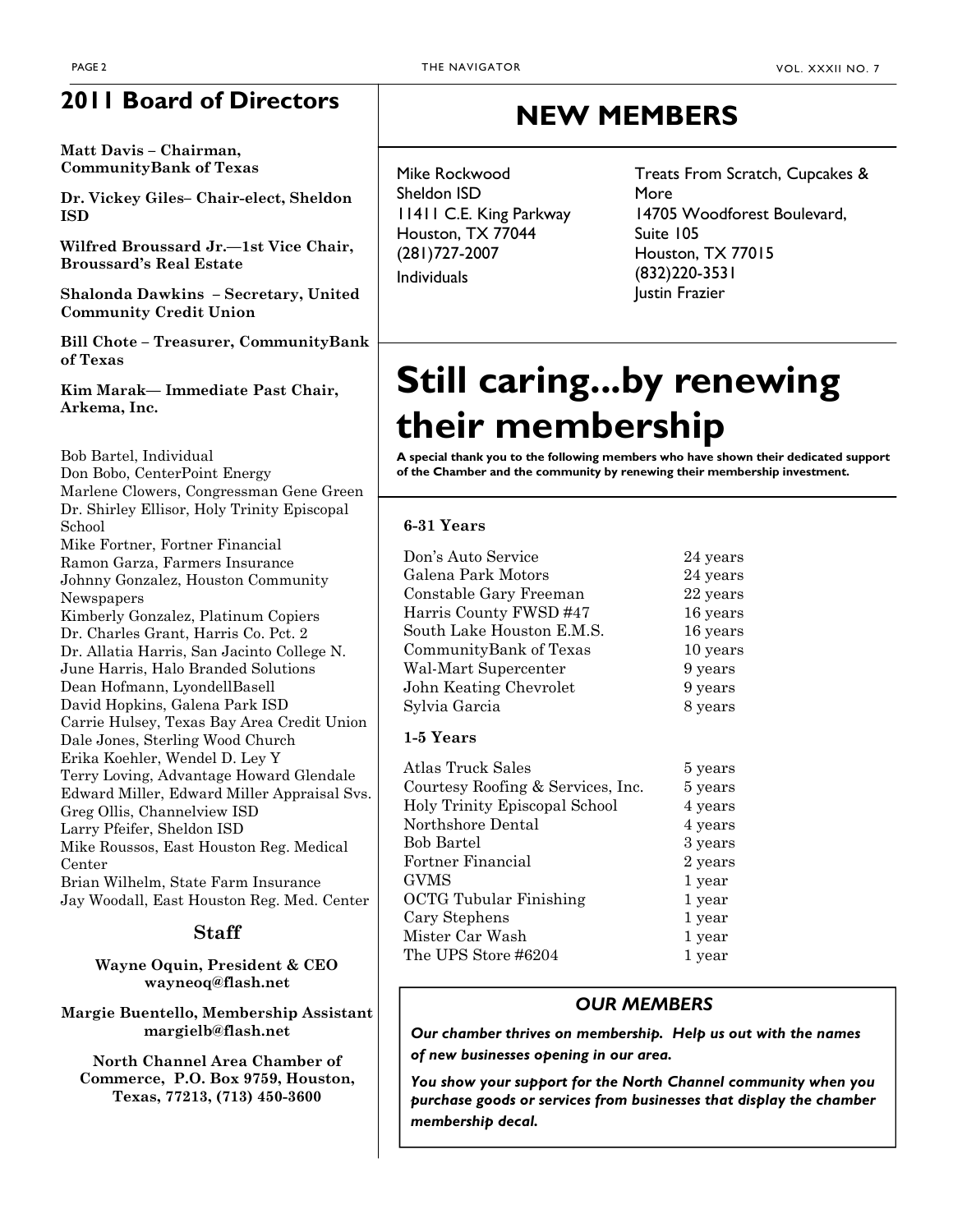

# **PORT BRIEFS Exports Remain Strong, Outpace Imports**

 While U. S. exports rose to an all-time high in March and back above the pre-crash peak, imports grew even faster except at the Port of Houston. Houston's port has long exported more than it imports, which helps keep the local economy healthy and less vulnerable to economic fluctuations.

 The ratio of exports is 65 to 35 percent, according to Ricky Kunz, Vice President of Origination at the Port of Houston Authority. That is an enviable position to be in.

 "Looking at 2008, 2009 and 2010, there was a downward spiral in container trades, with many ports losing 20 to 25 percent of total volume," Kunz points out. "We were very fortunate. We didn't lose any business. We remained flat and even had a slight bit of growth during those years.

 "So, when we began to grow again, we grew from a level that had remained constant. Ports on the east and west coasts had to regain what they had lost before they could begin to grow."

 The leading Port Authority export is plastic resins, which represent 41 percent of overall containerized export tonnage. Plastic resins are a product of the petroleum refining process, and Houston exports more than 25 percent of all U. S. resin export volume.

 The largest importers of plastic resins are China, Brazil, South Korea and Japan. The plastic resins are used to manufacture every manner of industrial and consumer product from toys to telephones and computers.

 Chemicals are also a large export commodity for the Port Authority, as is steel. Steel exports for the first four months of 2011 were 169,000 tons, versus 51,000 tons for the same period in 2010 (1,105,000 tons versus 655,000 tons). "We are seeing some fantastic growth and we're very excited about it," says Kunz.

 The port's exporting strength is growing in other sectors. Kinder Morgan Energy Partners LP leases the Port Authority's Bulk Materials Handling Plant. The company recently announced that it will begin exporting Colorado coal through the bulk terminal. According to Kinder Morgan, this will be the first time Western coal will be exported from the Port of Houston.

 "The Port of Houston continues to be a great partner in assisting us as we expand our capabilities to keep up with the growing demand for bulk commodities movements in and out of the port," says Jeffrey Armstrong, Terminals President for Kinder Morgan.

 Exports have been a strong element of Houston's vigorous foreign trade for as long as Houston has existed. Houston's earliest fortunes were made by those

who traded in lumber and cotton. The earliest record of cotton shipped from Houston is 1839 when eight bales were shipped that year. Business grew rapidly from 4,260 bales in 1842 to 11,359 in 1845—a 167 percent increase in just three years. Soon, the bulk of the cargo moving downstream from Houston was cotton on its way to world markets.

 Houston became a deep-water port in1914, and by 1919, it was the second largest spot cotton market in the world only behind New Orleans. The vessel Merry Mount left Houston in November 1919 with 23,719 bales representing the first shipment of cotton directly to Europe from the new deep-water port. At one time, Texas produced a quarter of the world's cotton, and in 1930, the Port of Houston led all U.S. ports in the cotton trade.

 Cotton remains a leading export commodity for the port. It is still compressed into bales but is now shipped globally in containers.

 The cotton trade through the port has remained fairly constant in recent years. In 2010, the total cotton trade at the Port Authority was 32,786 TEUs with exports totaling 29,164 TEUs. Houston's cotton exports primarily sail to Turkey, Peru, Italy, Brazil and China.